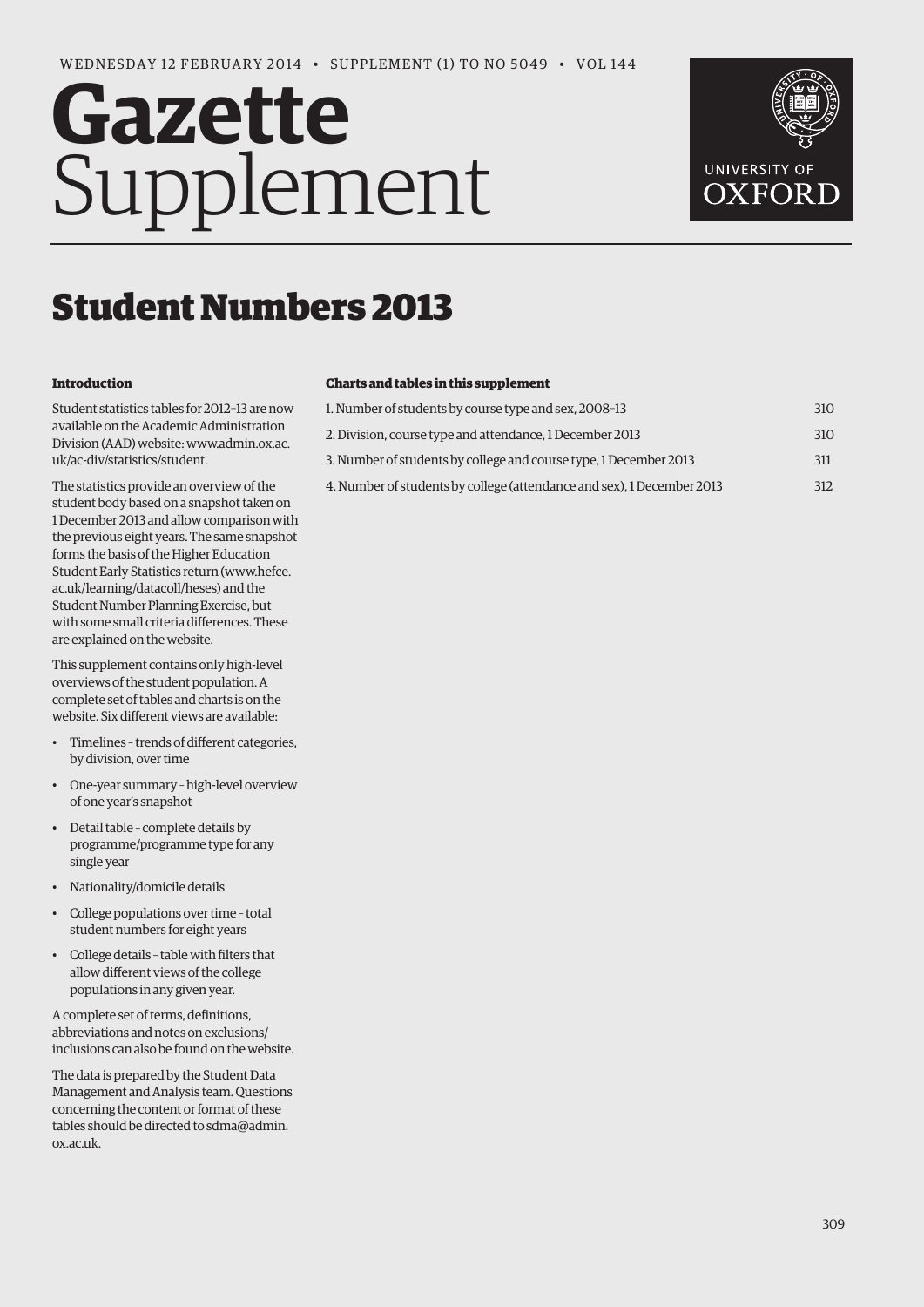

<span id="page-1-0"></span>1. Number of students by course type and sex, 2008-2013

 $F$  Female  $M = 2$ 

Chart and table shows number of students by sex and course type on 1 December 2008-2013.

Reports prepared by: sdma@admin.ox.ac.uk, January 2014. VRO students are excluded from this table; details can be found on Table 2.

More reports and notes on data sources, inclusions and exclusions can be found at www.admin.ox.ac.uk/ac-div/statistics/student/.

#### 2. Division, course type and attendance, 1 December 2013

| <b>Division</b>         | Programme type              | Full time | Part time | <b>Total</b> | Full time | Part time | <b>Total</b> |
|-------------------------|-----------------------------|-----------|-----------|--------------|-----------|-----------|--------------|
| Continuing<br>Education | Postgraduate research       |           | 70        | 70           |           | 100%      | 100%         |
|                         | Postgraduate taught         | 26        | 652       | 678          | 4%        | 96%       | 100%         |
|                         | Undergraduate               | 12        | 418       | 430          | 3%        | 97%       | 100%         |
|                         | Total                       | 38        | 1,140     | 1,178        | 3%        | 97%       | 100%         |
| <b>Humanities</b>       | Postgraduate research       | 968       | 29        | 997          | 97%       | 3%        | 100%         |
|                         | Postgraduate taught         | 702       | 21        | 723          | 97%       | 3%        | 100%         |
|                         | Undergraduate               | 4,072     | 35        | 4,107        | 99%       | 1%        | 100%         |
|                         | <b>Total</b>                | 5,742     | 85        | 5,827        | 99%       | 1%        | 100%         |
| Mathematical.           | Postgraduate research       | 1,961     | 6         | 1,967        | 100%      | 0%        | 100%         |
| Physical and            | Postgraduate taught         | 203       | 273       | 476          | 43%       | 57%       | 100%         |
| Life Sciences           | Undergraduate               | 3.489     |           | 3,489        | 100%      |           | 100%         |
|                         | Total                       | 5,653     | 279       | 5,932        | 95%       | 5%        | 100%         |
| Medical                 | Postgraduate research       | 1,188     |           | 1,188        | 100%      |           | 100%         |
| Sciences                | Postgraduate taught         | 178       | 15        | 193          | 92%       | 8%        | 100%         |
|                         | Undergraduate               | 1,652     |           | 1,652        | 100%      |           | 100%         |
|                         | <b>Total</b>                | 3,018     | 15        | 3,033        | 100%      | $0\%$     | 100%         |
| Social<br>Sciences      | Postgraduate research       | 1.173     | 8         | 1,181        | 99%       | 1%        | 100%         |
|                         | Postgraduate taught         | 1,782     | 595       | 2,377        | 75%       | 25%       | 100%         |
|                         | Undergraduate               | 2,094     |           | 2,094        | 100%      |           | 100%         |
|                         | <b>Total</b>                | 5,049     | 603       | 5,652        | 89%       | 11%       | 100%         |
| <b>VRO</b>              | Visiting, recognised, other | 494       |           | 494          | 100%      |           | 100%         |
|                         | <b>Total</b>                | 494       |           | 494          | 100%      |           | 100%         |
| <b>Grand Total</b>      |                             | 19,994    | 2,122     | 22,116       | 90%       | 10%       | 100%         |

Table shows number of students by division, course and attendance type on 1 December 2013.

Reports prepared by: sdma@admin.ox.ac.uk. January 2014.

More reports and notes on data sources, inclusions and exclusions can be found at www.admin.ox.ac.uk/ac-div/statistics/student/.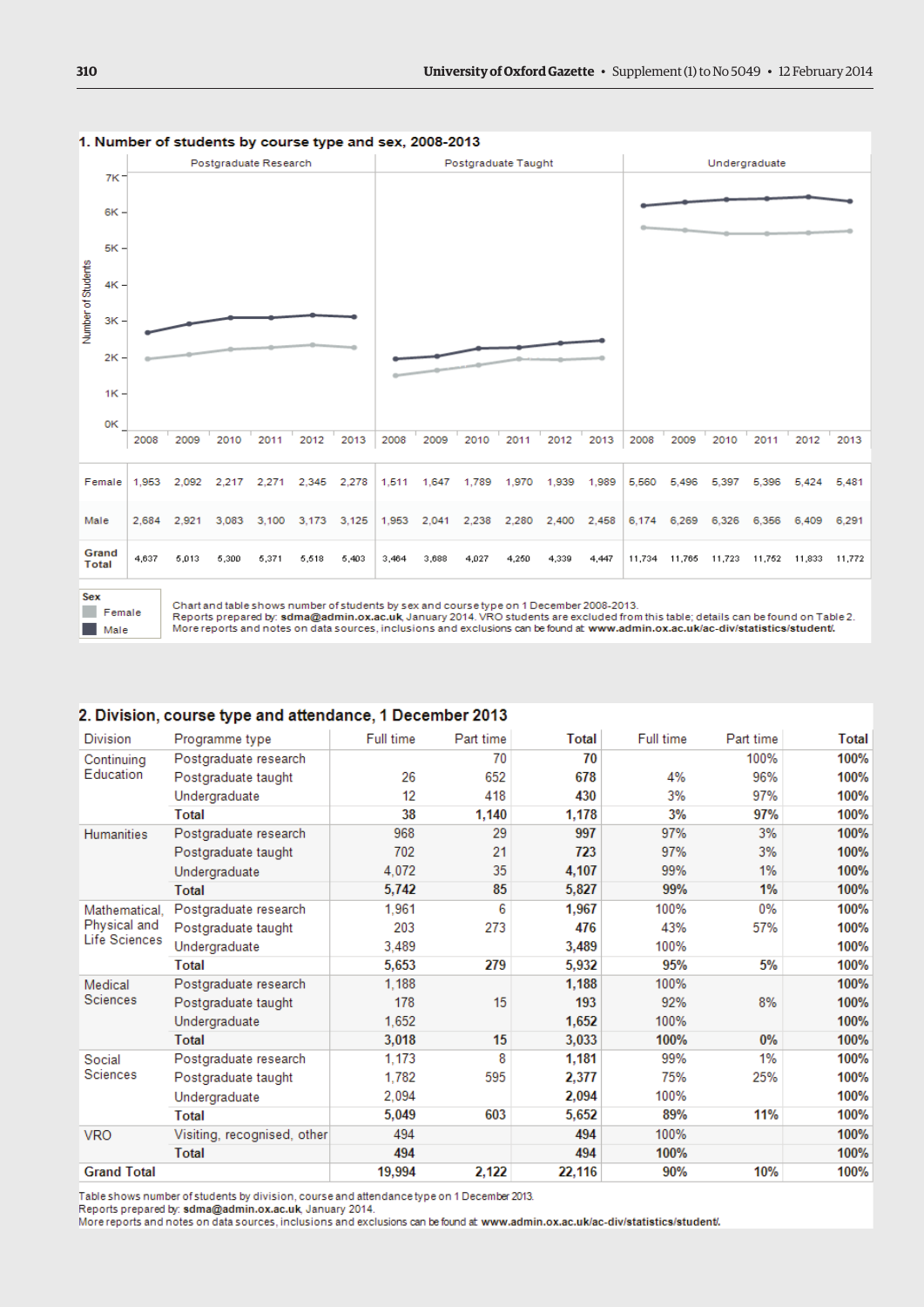|                           |       | Postgraduate<br>research              | Postgraduate taught |                                       | Undergraduate |                                       | Visiting, recognised,<br>other |                                       | <b>Grand Total</b> |                                |
|---------------------------|-------|---------------------------------------|---------------------|---------------------------------------|---------------|---------------------------------------|--------------------------------|---------------------------------------|--------------------|--------------------------------|
| College name              |       | % of<br>Number students in<br>college |                     | % of<br>Number students in<br>college |               | % of<br>Number students in<br>college |                                | % of<br>Number students in<br>college | Number             | % of<br>students in<br>college |
| All Souls College         | 9     | 100.0%                                |                     |                                       |               |                                       |                                |                                       | 9                  | 100.0%                         |
| <b>Balliol College</b>    | 227   | 32.9%                                 | 78                  | 11.3%                                 | 382           | 55.4%                                 | 2                              | 0.3%                                  | 689                | 100.0%                         |
| <b>Blackfriars Hall</b>   | 7     | 17.1%                                 | 20                  | 48.8%                                 | 7             | 17.1%                                 | 7                              | 17.1%                                 | 41                 | 100.0%                         |
| Brasenose College         | 121   | 21.4%                                 | 71                  | 12.6%                                 | 370           | 65.5%                                 | 3                              | 0.5%                                  | 565                | 100.0%                         |
| Campion Hall              | 5     | 71.4%                                 | 2                   | 28.6%                                 |               |                                       |                                |                                       | 7                  | 100.0%                         |
| Christ Church             | 113   | 19.2%                                 | 51                  | 8.7%                                  | 423           | 71.9%                                 | 1                              | 0.2%                                  | 588                | 100.0%                         |
| Corpus Christi College    | 71    | 20.6%                                 | 22                  | 6.4%                                  | 249           | 72.4%                                 | 2                              | 0.6%                                  | 344                | 100.0%                         |
| Exeter College            | 109   | 19.4%                                 | 94                  | 16.7%                                 | 333           | 59.1%                                 | 27                             | 4.8%                                  | 563                | 100.0%                         |
| Green Templeton College   | 200   | 40.2%                                 | 204                 | 41.0%                                 | 93            | 18.7%                                 |                                |                                       | 497                | 100.0%                         |
| Harris Manchester College | 19    | 10.7%                                 | 72                  | 40.7%                                 | 85            | 48.0%                                 | 1                              | 0.6%                                  | 177                | 100.0%                         |
| <b>Hertford College</b>   | 115   | 18.7%                                 | 73                  | 11.9%                                 | 400           | 65.1%                                 | 26                             | 4.2%                                  | 614                | 100.0%                         |
| Jesus College             | 137   | 26.2%                                 | 45                  | 8.6%                                  | 339           | 64.9%                                 | 1                              | 0.2%                                  | 522                | 100.0%                         |
| Keble College             | 145   | 21.9%                                 | 81                  | 12.2%                                 | 431           | 65.0%                                 | 6                              | 0.9%                                  | 663                | 100.0%                         |
| Kellogg College           | 137   | 17.2%                                 | 658                 | 82.8%                                 |               |                                       |                                |                                       | 795                | 100.0%                         |
| Lady Margaret Hall        | 106   | 17.3%                                 | 78                  | 12.7%                                 | 405           | 66.2%                                 | 23                             | 3.8%                                  | 612                | 100.0%                         |
| Linacre College           | 260   | 67.5%                                 | 125                 | 32.5%                                 |               |                                       |                                |                                       | 385                | 100.0%                         |
| Lincoln College           | 217   | 34.4%                                 | 110                 | 17.5%                                 | 299           | 47.5%                                 | 4                              | 0.6%                                  | 630                | 100.0%                         |
| Magdalen College          | 118   | 20.5%                                 | 41                  | 7.1%                                  | 411           | 71.5%                                 | 5                              | 0.9%                                  | 575                | 100.0%                         |
| Mansfield College         | 53    | 15.4%                                 | 44                  | 12.8%                                 | 211           | 61.2%                                 | 37                             | 10.7%                                 | 345                | 100.0%                         |
| Merton College            | 228   | 39.2%                                 | 53                  | 9.1%                                  | 299           | 51.5%                                 | 1                              | 0.2%                                  | 581                | 100.0%                         |
| New College               | 170   | 22.6%                                 | 121                 | 16.1%                                 | 441           | 58.6%                                 | 20                             | 2.7%                                  | 752                | 100.0%                         |
| Nuffield College          | 65    | 72.2%                                 | 25                  | 27.8%                                 |               |                                       |                                |                                       | 90                 | 100.0%                         |
| Oriel College             | 112   | 23.0%                                 | 64                  | 13.2%                                 | 305           | 62.8%                                 | 5                              | 1.0%                                  | 486                | 100.0%                         |
| Pembroke College          | 92    | 15.8%                                 | 98                  | 16.8%                                 | 366           | 62.9%                                 | 26                             | 4.5%                                  | 582                | 100.0%                         |
| The Queen's College       | 80    | 17.2%                                 | 42                  | 9.0%                                  | 342           | 73.5%                                 | 1                              | 0.2%                                  | 465                | 100.0%                         |
| Regent's Park College     | 21    | 11.5%                                 | 40                  | 22.0%                                 | 104           | 57.1%                                 | 17                             | 9.3%                                  | 182                | 100.0%                         |
| Ripon College Cuddesdon   |       |                                       | 16                  | 31.4%                                 | 35            | 68.6%                                 |                                |                                       | 51                 | 100.0%                         |
| St Anne's College         | 169   | 22.4%                                 | 126                 | 16.7%                                 | 430           | 57.0%                                 | 29                             | 3.8%                                  | 754                | 100.0%                         |
| St Antony's College       | 192   | 47.3%                                 | 213                 | 52.5%                                 |               |                                       | 1                              | 0.2%                                  | 406                | 100.0%                         |
| St Benet's Hall           | 4     | 7.1%                                  | 3                   | 5.4%                                  | 48            | 85.7%                                 | 1                              | 1.8%                                  | 56                 | 100.0%                         |
| St Catherine's College    | 156   | 18.8%                                 | 142                 | 17.1%                                 | 487           | 58.6%                                 | 46                             | 5.5%                                  | 831                | 100.0%                         |
| St Cross College          | 392   | 73.7%                                 | 140                 | 26.3%                                 |               |                                       |                                |                                       | 532                | 100.0%                         |
| St Edmund Hall            | 173   | 24.8%                                 | 75                  | 10.8%                                 | 427           | 61.3%                                 | 22                             | 3.2%                                  | 697                | 100.0%                         |
| St Hilda's College        | 99    | 17.4%                                 | 64                  | 11.2%                                 | 406           | 71.2%                                 | 1                              | 0.2%                                  | 570                | 100.0%                         |
| St Hugh's College         | 106   | 14.4%                                 | 184                 | 25.0%                                 | 443           | 60.3%                                 | 2                              | 0.3%                                  | 735                | 100.0%                         |
| St John's College         | 184   | 29.7%                                 | 39                  | 6.3%                                  | 393           | 63.5%                                 | з                              | 0.5%                                  | 619                | 100.0%                         |
| St Peter's College        | 82    | 15.8%                                 | 67                  | 12.9%                                 | 344           | 66.4%                                 | 25                             | 4.8%                                  | 518                | 100.0%                         |
| St Stephen's House        | 8     | 11.0%                                 | 37                  | 50.7%                                 | 28            | 38.4%                                 |                                |                                       | 73                 | 100.0%                         |
| Somerville College        | 80    | 15.0%                                 | 51                  | 9.6%                                  | 402           | 75.3%                                 | 1                              | 0.2%                                  | 534                | 100.0%                         |
| <b>Trinity College</b>    | 79    | 19.2%                                 | 35                  | 8.5%                                  | 297           | 72.3%                                 |                                |                                       | 411                | 100.0%                         |
| University College        | 165   | 28.3%                                 | 43                  | 7.4%                                  | 374           | 64.2%                                 | 1                              | 0.2%                                  | 583                | 100.0%                         |
| Wadham College            | 77    | 13.2%                                 | 41                  | 7.0%                                  | 436           | 74.5%                                 | 31                             | 5.3%                                  | 585                | 100.0%                         |
| Wolfson College           | 396   | 71.9%                                 | 155                 | 28.1%                                 |               |                                       |                                |                                       | 551                | 100.0%                         |
| Worcester College         | 99    | 16.7%                                 | 62                  | 10.4%                                 | 413           | 69.5%                                 | 20                             | 3.4%                                  | 594                | 100.0%                         |
| Wycliffe Hall             | 5     | 3.2%                                  | 17                  | 10.9%                                 | 84            | 53.8%                                 | 50                             | 32.1%                                 | 156                | 100.0%                         |
| No college                |       |                                       | 625                 | 56.8%                                 | 430           | 39.1%                                 | 46                             | 4.2%                                  | 1,101              | 100.0%                         |
| <b>Grand Total</b>        | 5,403 | 24.4%                                 | 4,447               | 20.1%                                 | 11,772        | 53.2%                                 | 494                            | 2.2%                                  | 22,116             | 100.0%                         |
|                           |       |                                       |                     |                                       |               |                                       |                                |                                       |                    |                                |

#### <span id="page-2-0"></span>3. Number of students by college and course type, 1 December 2013

Table shows number of students by college and course type on 1 December 2013.

Reports prepared by: sdma@admin.ox.ac.uk, January 2014.<br>More reports and notes on data sources, inclusions and exclusions can be found at www.admin.ox.ac.uk/ac-div/statistics/student/.